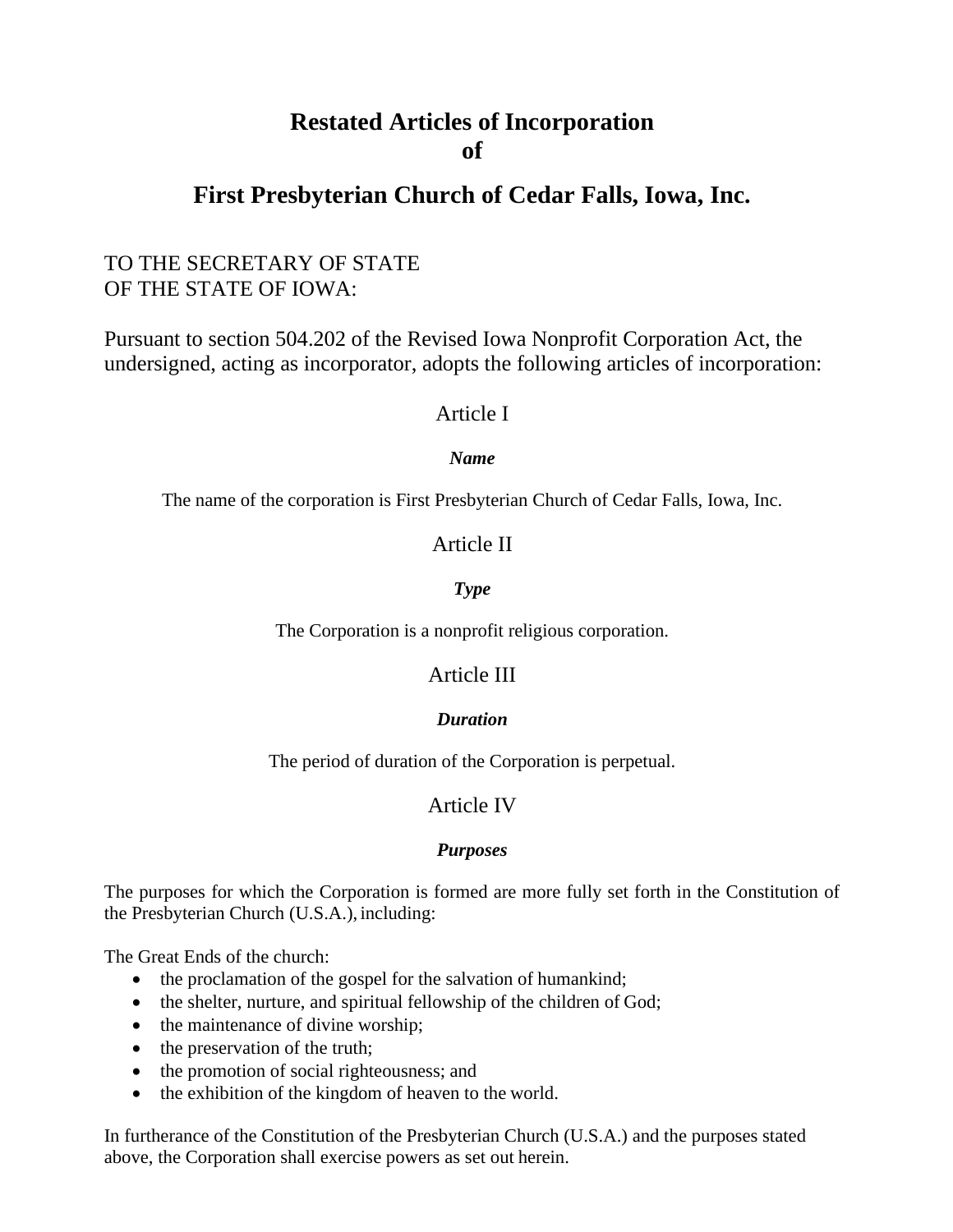## Article V

#### *Support and Conform to the Constitution of the Presbyterian Church (U.S.A.)*

The Corporation shall support, at all times and in all respects, the Constitution of the Presbyterian Church (U.S.A.). The Corporation and all of its property, both real and personal, shall be subject to the Constitution of the Presbyterian Church (U.S.A.), as it is now or shall be, from time to time, amended, established, made, and declared by the authority of the Presbyterian Church (U.S.A.). The business of the Corporation shall be conducted in conformity with the Constitution of the Presbyterian Church (U.S.A.), as it is now or shall be, from time to time, amended, established, made, and declared by the authority of the Presbyterian Church (U.S.A.).

## Article VI

#### *All Property Held in Trust for the Presbyterian Church (U.S.A.)*

All property, both real or personal, held by or for the particular church, whether title is lodged in the Corporation, the board of trustees or a trustee, or an unincorporated association, and whether the property is used in programs of the particular church or retained for the production of income, is held in trust nevertheless for the use and benefit of the Presbyterian Church (U.S.A.).

## Article VII

#### *Powers and Duties*

The Corporation shall have the powers and duties granted by the Constitution of the Presbyterian Church (U.S.A.):

- To receive, hold, encumber, manage and transfer property, real or personal, for the church;
- To accept and execute deeds of title to such property;
- To hold and defend title to such property;
- To manage any permanent special funds for the furtherance of the purposes of the church.

In addition, to the extent not included in the above and not inconsistent with the Constitution of the Presbyterian Church (U.S.A.), the Corporation shall have all of the general powers of a nonprofit religious corporation organized under section 504.202 of the Revised Iowa Nonprofit Corporation Act.

The powers and duties of the trustees shall not infringe upon the powers and duties of the session and the board of deacons of the church and such powers and duties shall be exercised in conformity with the Constitution of the Presbyterian Church (U.S.A.). In addition, the Corporation shall not engage in acts beyond their powers (ultra vires acts).

## Article VIII

#### *Members*

Only members on the active role of the First Presbyterian Church of Cedar Falls, Iowa, Inc. shall be members of the Corporation and eligible for election as trustees and officers.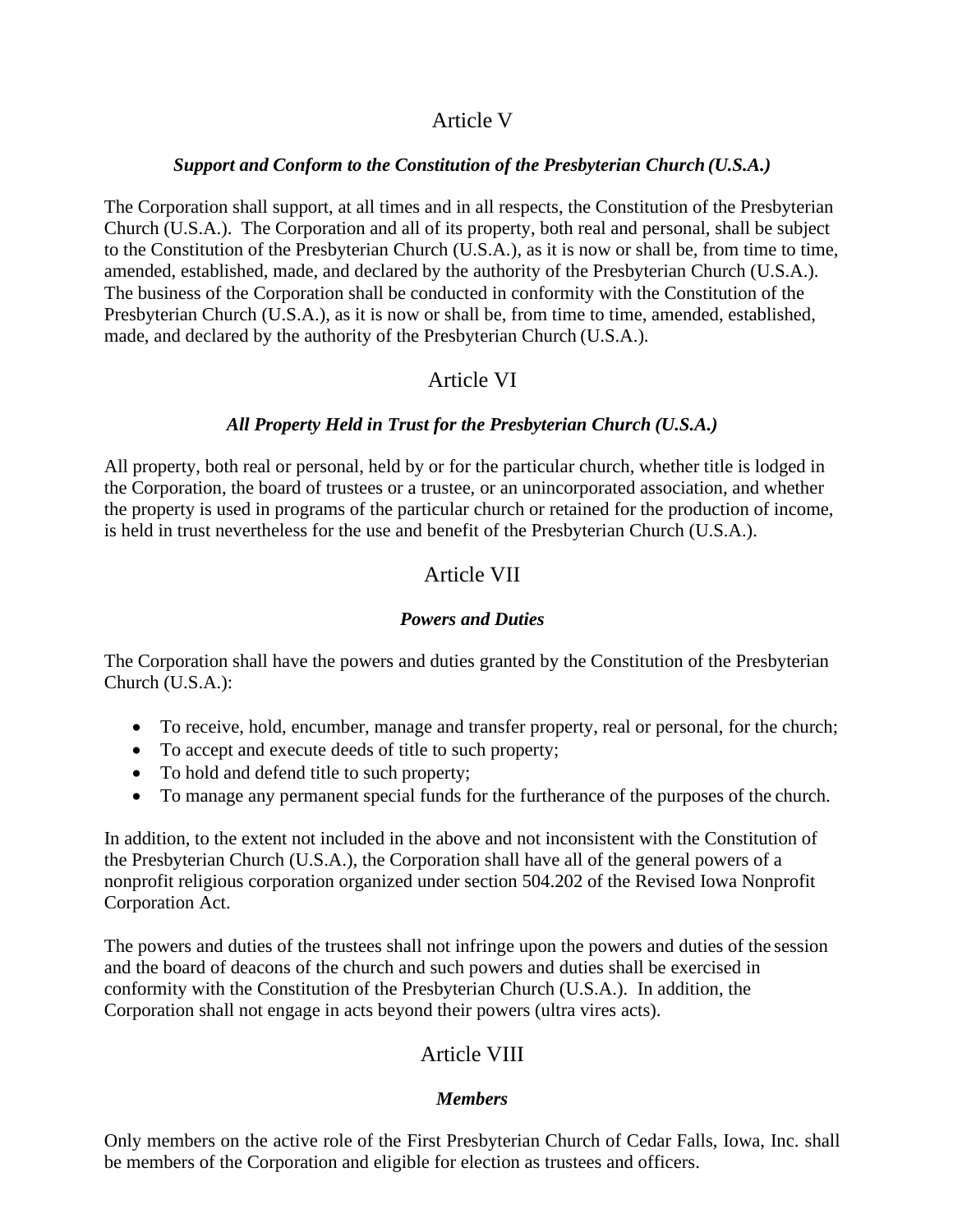## Article IX

#### *Trustees and Officers*

The directors of the Corporation are designated trustees and officers. The trustees and officers shall be those persons who are elected by the session of First Presbyterian Church of Cedar Falls, Iowa, Inc. They must also be eligible under civil law. The following trustees and officers shall be elected by the Session:

- President
- Secretary
- Treasurer

## Article X

#### *Initial Board of Trustees and Officers*

The number of trustees constituting the initial board of trustees and officers shall be three and the names and addresses of the persons who are to serve as the initial trustees and until their successors are elected and installed are:

| Neal Leeper, President    | 624 Hearthside Dr, Cedar Falls, IA 50613      |
|---------------------------|-----------------------------------------------|
| (name)                    | (address)                                     |
| Mark Mortensen, Secretary | 5313 Caraway Lane #222, Cedar Falls, IA 50613 |
| (name)                    | (address)                                     |
| Lee Nicholas, Treasurer   | 204 Niagara Drive, Waterloo, IA 50701         |
| (name)                    | (address)                                     |
|                           | Article XI                                    |

## *Bylaws*

The bylaws of the Corporation shall be in conformity with the Constitution of the Presbyterian Church (U.S.A.), as it is now or shall be, from time to time, amended, established, made, and declared by the authority of the Presbyterian Church (U.S.A.). The bylaws will be adopted by the members of the Corporation and may be amended or repealed by the members of the Corporation but must at all times and in all respects remain in conformity with the Constitution of the Presbyterian Church (U.S.A.).

## Article XII

## *Initial Registered Office and Agent*

The street address of the initial registered office of the Corporation is 902 Main St, Cedar Falls, IA located in Black Hawk County, and the name of the Corporation's initial Registered Office and the name of its initial Registered Agent at this address is:

Lee Nicholas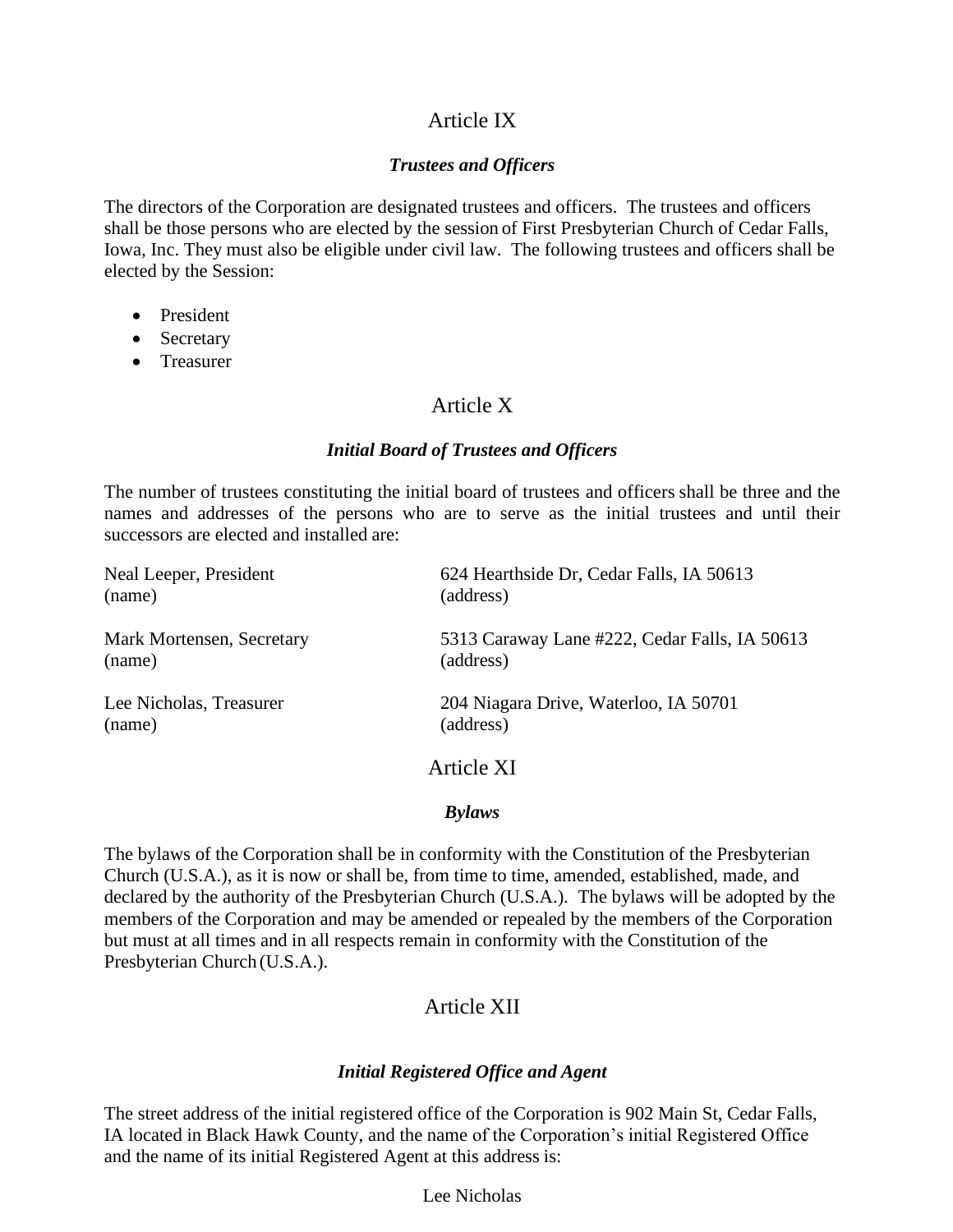#### 902 Main St Cedar Falls, IA 50613

## Article XIII

#### *Amendments*

The articles of incorporation of the Corporation may be amended or added to, or new articles of incorporation may be adopted, by the affirmative vote of two-thirds of the members of the Corporation; provided that the articles of incorporation must at all times and in all respects remain in conformity with the Constitution of the Presbyterian Church (U.S.A.).

## Article XIV

#### *Restrictions on Corporations Exempt from Federal Taxation*

No part of the assets of the Corporation shall inure to the benefit of, or be distributable to its members, trustees, officers, or other private persons, except that the Corporation shall be authorized and empowered to pay reasonable compensation for services rendered and to make payments and distributions in furtherance of the purposes of the Corporation. No substantial part of the activities of the Corporation shall be the carrying on of propaganda, or otherwise attempting to influence legislation, and the Corporation shall not participate in, or intervene in (including the publishing or distribution of statements) any political campaign on behalf of or in opposition to any candidate for public office. Notwithstanding any other provision of these articles, the Corporation shall not carry on any other activities not permitted to be carried on (a) by a corporation exempt from federal income tax under Section 501 (c)(3) of the Internal Revenue Code, or corresponding section of any future federal tax code, or (b) by a corporation, contributions to which are deductible under Section 170(c)(2) of the Internal Revenue Code, or corresponding section of any future federal tax code.

The Corporation shall have all of the powers given to it by the laws of the State of Iowa; provided, however, only such powers shall be exercised as are in furtherance of the tax-exempt purposes of the Corporation and as may be exercised by an organization exempt under Section  $501(c)(3)$  of the Internal Revenue Code of 1986, as amended (or the corresponding provision of any future United States Internal Revenue Law).

(A) The Corporation will distribute its income for each tax year at such time and in such manner so that it will not become subject to the tax on undistributed income imposed by Section 4942 of the Internal Revenue Code of 1986, as amended, or corresponding provisions of any later federal tax laws.

(B) The Corporation will not engage in any act of self-dealing as defined in Section 4941(d) of the Internal Revenue Code of 1986, as amended, or corresponding provisions of any later federal tax laws.

(C) The Corporation will not retain any excess business holdings as defined in Section 4943(c) of the Internal Revenue Code of 1986, as amended, or corresponding provisions of any later federal tax laws.

(D) The Corporation will not make any investments in a manner that would subject it to tax under Section 4944 of the Internal Revenue Code of 1986, as amended, or corresponding provisions of any later federal tax laws.

(E) The Corporation will not make any taxable expenditures as defined in Section 4945(d) of the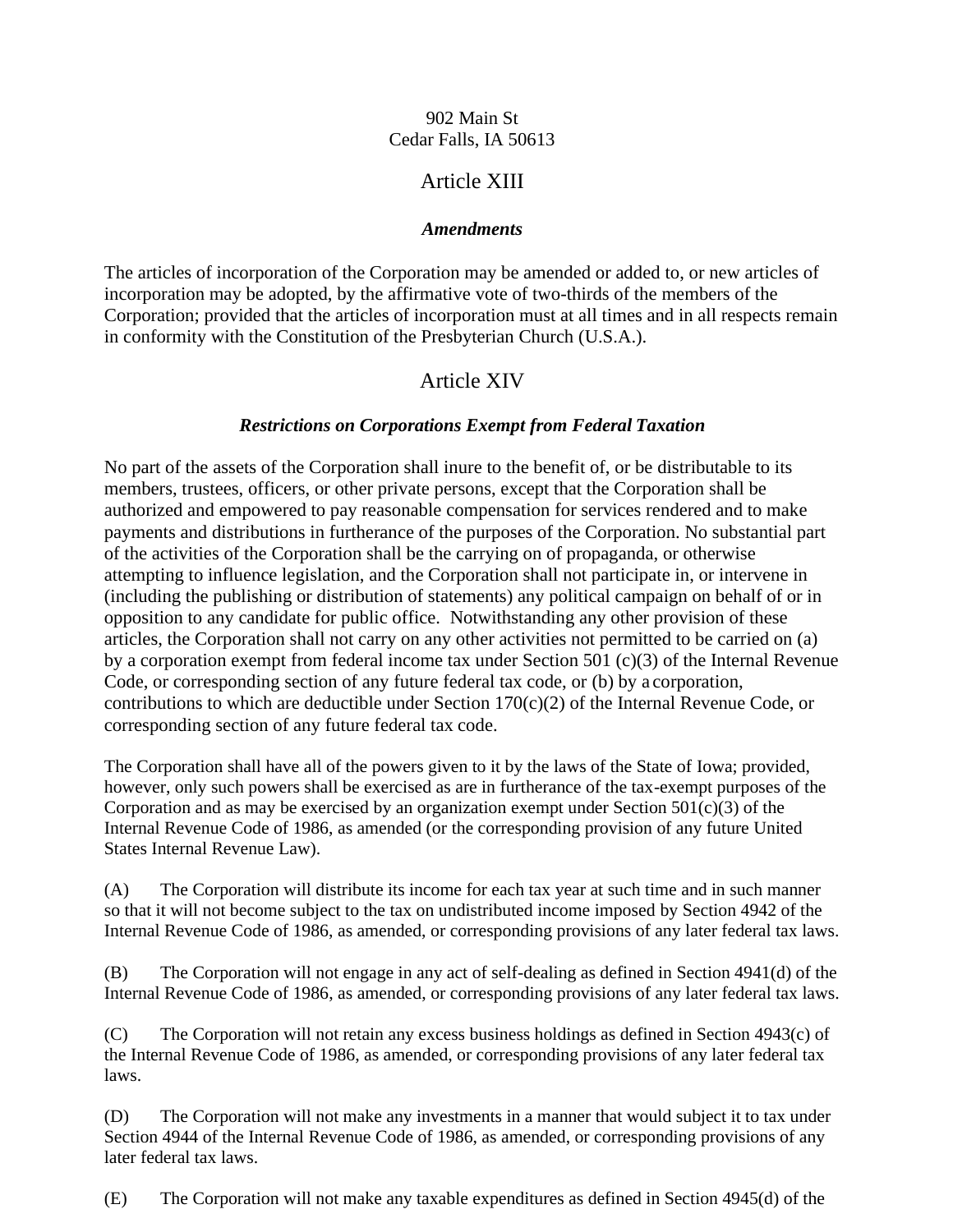Internal Revenue Code of 1986, as amended (or corresponding provisions of any of any future federal tax code).

### Article XV

#### *Dissolution*

If the church is formally dissolved by the Presbytery of which it is a member, or has become extinct by reason of the dispersal of its members, the abandonment of its work, or any other cause, all such property, both real and personal, present and future, as the Corporation may have shall be vested in and be the property of the Presbytery of North Central Iowa of the Presbyterian Church (U.S.A.), pursuant to the Constitution of the Presbyterian Church (U.S.A.), said Presbytery being an organization qualified under section  $501(c)(3)$  of the Internal Revenue Code of the United States. In the alternative, said property of the Corporation shall be held,used and applied for such uses, purposes and trust as the Presbytery may direct, limit and appoint, or such property may be sold or disposed of as the Presbytery may direct in conformity with the Constitution of the Presbyterian Church (U.S.A.).

#### ARTICLE XVI

A director of the Corporation shall not be liable to the Corporation or its members for money damages for any action taken, or any failure to take any action, as a director, except liability for any of the following: (1) the amount of a financial benefit received by a director to which the director is not entitled; (2) an intentional infliction of harm on the Corporation or its members; (3) a violation of the unlawful distribution provision of the Revised Iowa Nonprofit Corporation Act; or (4) an intentional violation of criminal law. If the Revised Iowa Nonprofit Corporation Act is hereafter amended to authorize the further elimination or limitation of the liability of directors, then the liability of a director of the Corporation, in addition to the limitation on personal liability provided herein, shall be eliminated or limited to the extent of such amendment, automatically and without any further action, to the fullest extent permitted by law. Any repeal or modification of this Article shall be prospective only and shall not adversely affect any limitation on the personal liability or any other right or protection of a director of the Corporation with respect to any state of facts existing at or prior to the time of such repeal or modification.

#### ARTICLE XVII

The Corporation shall indemnify a director for liability (as such term is defined in section 504.851(5) of the Revised Iowa Nonprofit Corporation Act) to any person for any action taken, or any failure to take any action, as a director, except liability for any of the following: (1) receipt of a financial benefit by a director to which the director is not entitled; (2) an intentional infliction of harm on the Corporation or its members; (3) a violation of the unlawful distribution provision of the Revised Iowa Nonprofit Corporation Act; or (4) an intentional violation of criminal law. Without limiting the foregoing, the Corporation shall exercise all of its permissive powers as often as necessary to indemnify and advance expenses to its directors and officers to the fullest extent permitted by law. If the Revised Iowa Nonprofit Corporation Act is hereafter amended to authorize broader indemnification, then the indemnification obligations of the Corporation shall be deemed amended automatically and without any further action to require indemnification and advancement of funds to pay for or reimburse expenses of its directors and officers to the fullest extent permitted by law. Any repeal or modification of this Article shall be prospective only and shall not adversely affect any indemnification obligations of the Corporation with respect to any state of facts existing at or prior to the time of such repeal or modification.